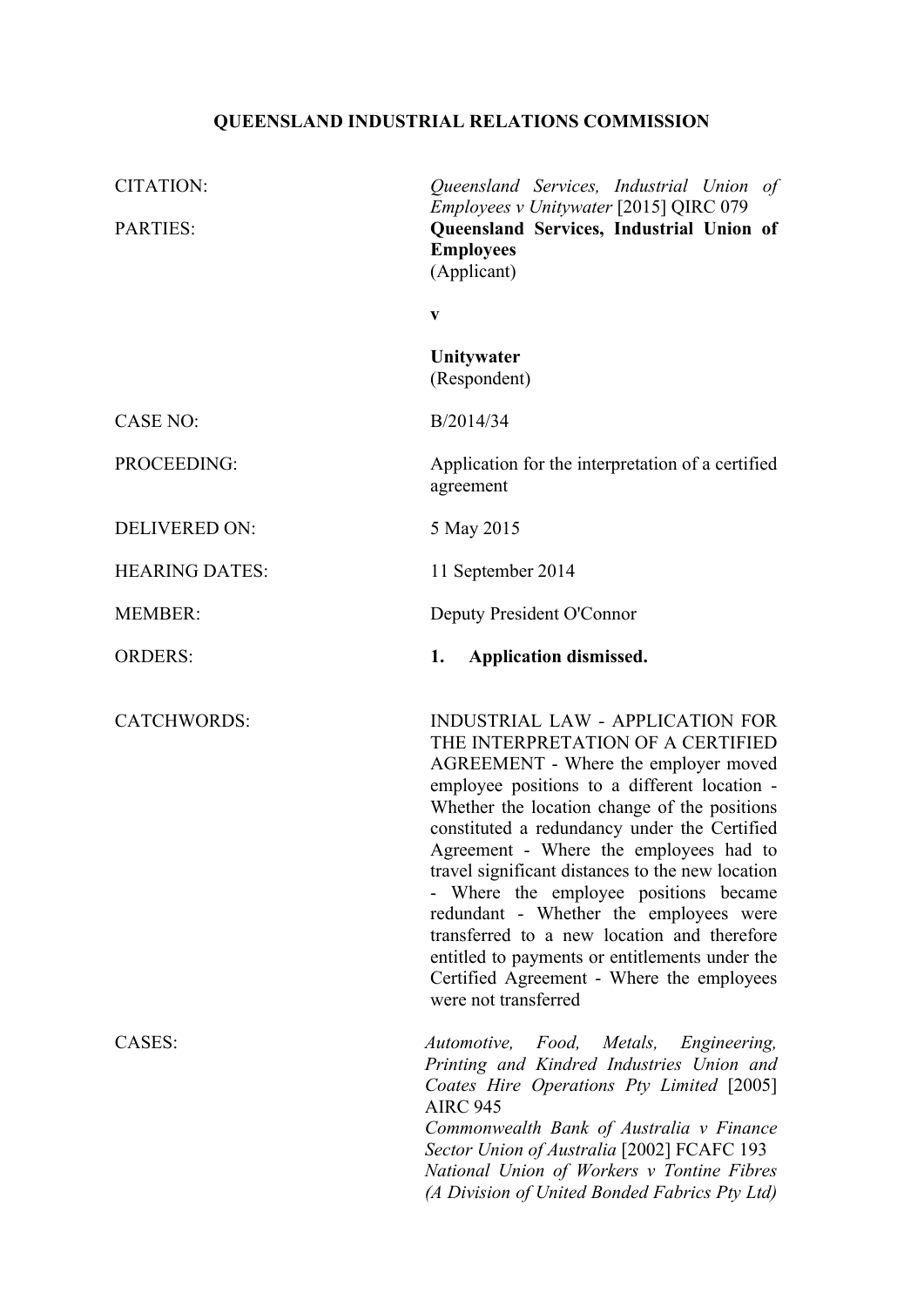[2007] AIRC 952 *National Union of Workers v Tontine Fibres (A Division of United Bonded Fabrics Pty Ltd)* [2007] AIRCFB 1016 *Redundancy Case Supplementary Decision* [2004] AIRC 564 *United Rubber (Aust) Pty Ltd v National Union of Storeworkers, Packers, Rubber and Allied Workers* Munro J, MacBean DP, Griffin C, 9 August 1989, Print H9091 APPEARANCES: Mr N. Henderson, for Queensland Services, Industrial Union of Employees, the Applicant. Mr M. Rodgers, Agent for Unitywater, the Respondent.

#### **Decision**

#### **Background**

- [1] The application filed by Queensland Services, Industrial Union of Employees ("the applicant") in the Industrial Registry on 7 July 2014 seeks an interpretation of the *Unitywater Certified Agreement No. 1 2011* ("the Agreement").
- [2] The questions before the Commission are:
	- "1. Have the roles, in which the Metering Services Officers named Sandra Ingham, Wayne Inch and Bill Iverson (the "Metering Services Officers") were employed by the Respondent prior to 20 January 2014 (the "Roles"), become redundant for the purposes of clause 6.5.2 of the Agreement?
	- 2. If the answer to question 1 is "no", is the Respondent permitted to redeploy or retrench any of the Metering Officers while the Roles are not redundant?
	- 3. In relation to the transfer of the Metering Officers from their work location at the Respondent's Southern Service centre at Weier Road, Morayfield to a new work location at the Respondent's Northern Corporate Centre at Maud Street, Maroochydore, are the Metering Officers entitled under clause 2.10.2 of the Agreement to any and each of the following:
		- (a) payment for actual travel time that is required outside the employee's normal start and finish times;
		- (b) a Unitywater vehicle or payment for kilometres travelled to the new work location;
		- (c) backpay in respect of the entitlements referred to in subquestions "a" and "b", for some or all travel since 20 January 2014."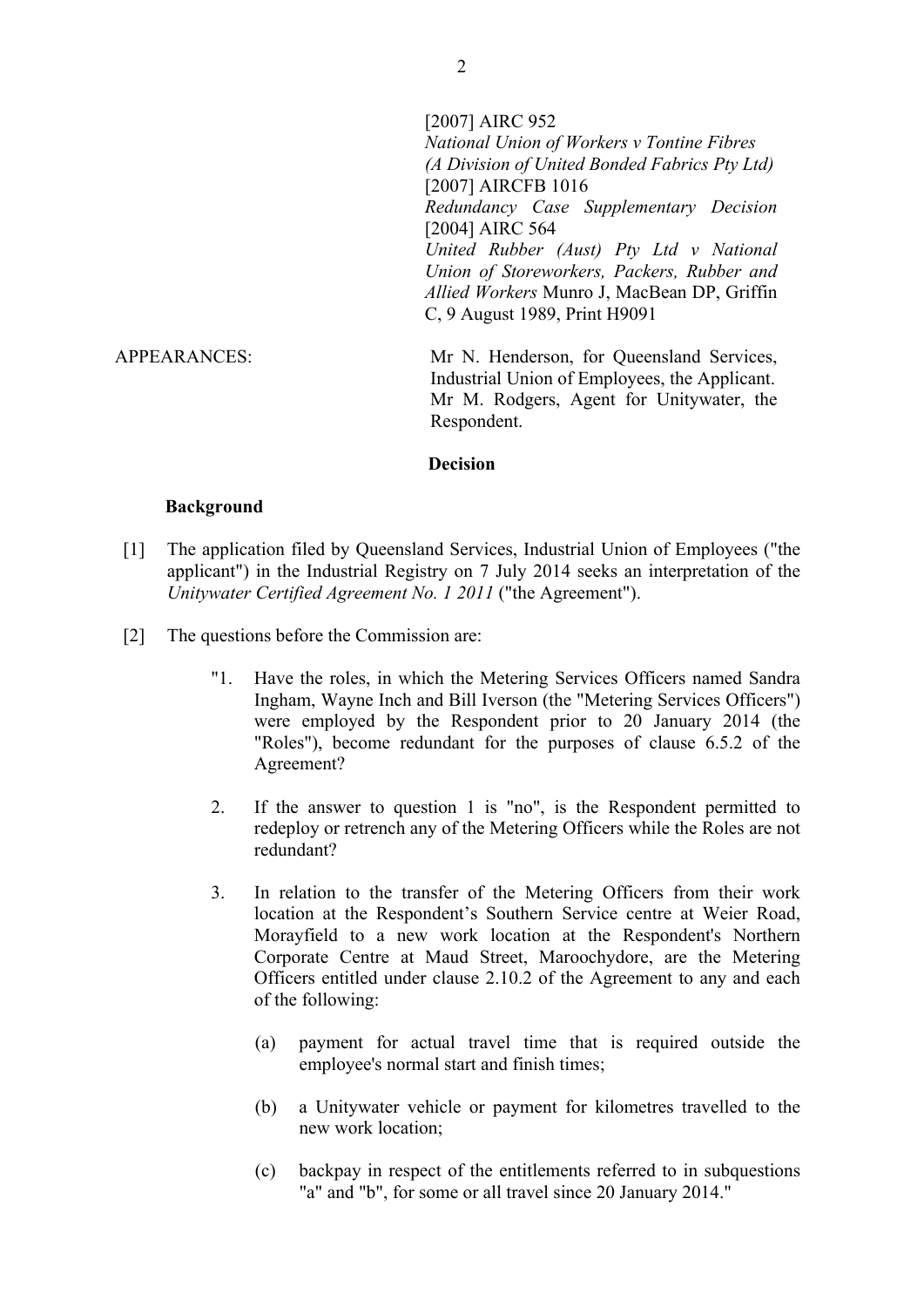- [3] Ms Sandra Ingham, Mr Wayne Inch and Mr Bill Iverson ("the workers") were, prior to 1 July 2010, employed by the Moreton Bar Regional Council as Metering Services Officers based at 67 Weier Road, Morayfield.
- [4] Unitywater ("the respondent") was formed to take on the responsibility of water supply and sewerage services from the Moreton Bay Regional Council and the Sunshine Coast Council effective 1 July 2010.
- [5] The workers were transferred to the respondent as and from 1 July 2010.
- [6] The workers were covered by the Agreement as well as the Queensland Local Government Officers Award 1998 ("the Award"). All three workers were classified as Level 2 employees under the Award.
- [7] On or about 28 September 2013, the respondent notified the workers that they were going to relocate the Metering Services Team from Morayfield to Maroochydore and that their positions will cease to exist (notification of a significant change as per cl 6.4 of the Agreement).
- [8] On or about 28 November 2013, the respondent informed the workers that effective as at 20 January 2014, the Metering Services work which was performed in the Southern Service Centre at Weier Road, Morayfield would be relocated to the respondent's Northern Corporate Centre at Maud Street, Maroochydore.
- [9] The workers were advised that effective 20 January 2014 they could:
	- "(a) trial driving to the Northern Corporate Centre in work time and be paid mileage for 13 weeks; or
	- (b) report each day to the Southern Services Centre, and as a group, drive a Unitywater pool vehicle to the Northern Corporate Centre to mitigate fatigue issues; or
	- (c) seek redeployment within another area of Unitywater and if no redeployment options could be found they would be made redundant. While seeking redeployment the 3 employees would from 20 January 2014 be based at the Northern Corporate Centre."<sup>1</sup>
- [10] On 19 December 2013, Mr Craig Dearling, the Employee Relations Manager for the respondent received an email from Ms Ingram seeking a record of the meeting held between representatives of the respondent and the workers.
- [11] By email dated 19 December 2013, Mr Dearling wrote to the workers in relation to the options that were discussed at the meeting of 17 December 2013. They included redeployment, travel arrangements, clarification of the relocation timeframe of 13 weeks' assistance, redundancy, redeployment, relocation assistance if the workers chose to relocate and reside at the Sunshine Coast, work hours during and after the

<sup>&</sup>lt;sup>1</sup> Affidavit of Craig Dearling (Exhibit 4).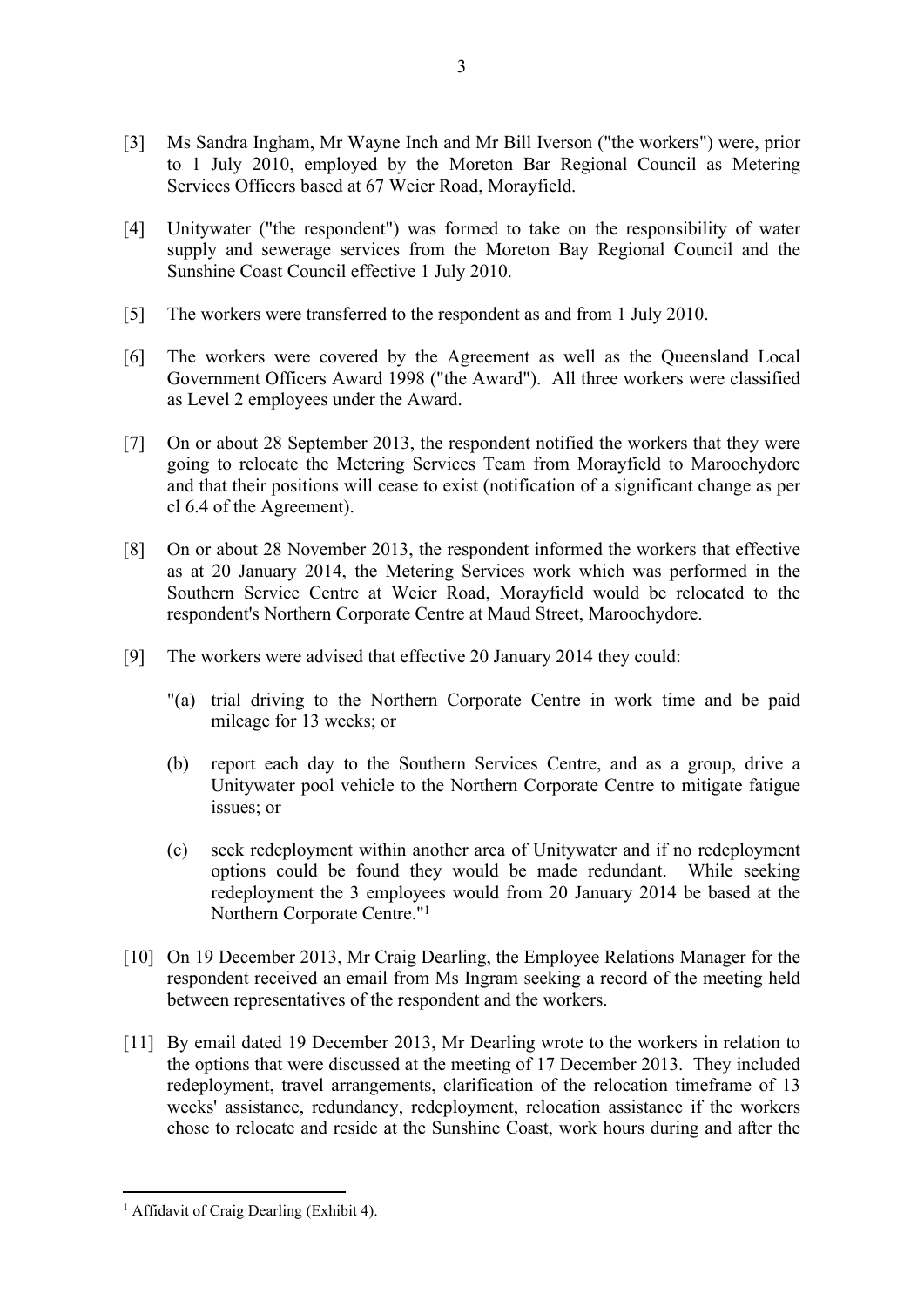allowed travel assistance and clarification of the deadline to accept or decline the offer.

- [12] On 27 February 2014, the workers and representatives of the applicant met with Mr Dearling. Mr Dearling confirmed during the meeting that the work undertaken at the Northern Corporate Centre had not changed from the work previously undertaken at the Southern Service Centre at Morayfield.
- [13] By letter dated 24 March 2014, the respondent advised the workers as follows:
	- (a) their previous positions at the Southern Service Centre ceased to exist as and from 20 January 2014;
	- (b) that Unitywater had been exploring options for redeployment since 20 January 2014 as well as allowing a trial period where the workers were able to travel to the Northern Corporate Centre to decide if they wished to voluntarily accept an alternate position at that location; and
	- (c) that Unitywater would continue to explore suitable alternative employment options until 22 April 2014 and that if redeployment was not possible, the workers had the option of voluntarily accepting an alternate position at the Northern Corporate Centre, as an alternative to retrenchment or instead to receive a retrenchment payment.
- [14] On or about 14 April 2014, the respondent sent a letter of offer for the new positions as Metering Services Officers at Maud Street, Maroochydore. None of the workers signed the letter of offer but continued to work each day at the Northern Corporate Centre after 22 April 2014.
- [15] The respondent wrote to each of the workers on 6 May 2014 advising them that if they reported for duty after 12 May 2014, they would be deemed to have accepted the new role at the Northern Corporate Centre.
- [16] Since 12 May 2014, the workers have continued to work at the Northern Corporate Centre as Metering Services Officers.
- [17] On 7 July 2014, the applicant filed an application in the Queensland Industrial Relations Commission for the interpretation of the Agreement.

## **Did the relocation constitute a redundancy?**

- [18] It is the applicant's contention that the relocation of the workers did not constitute a redundancy rather that the workers were transferred to another location and so are entitled to payments pursuant to the travel assistance provisions contained in cl 2.10.2 of the Agreement.
- [19] The Award defines redundancy as:

"32.1.2 Redundancy occurs where an employer has made a definite decision that the employer no longer wishes the job the employee has been doing done by anyone and that decision leads to the termination of employment of the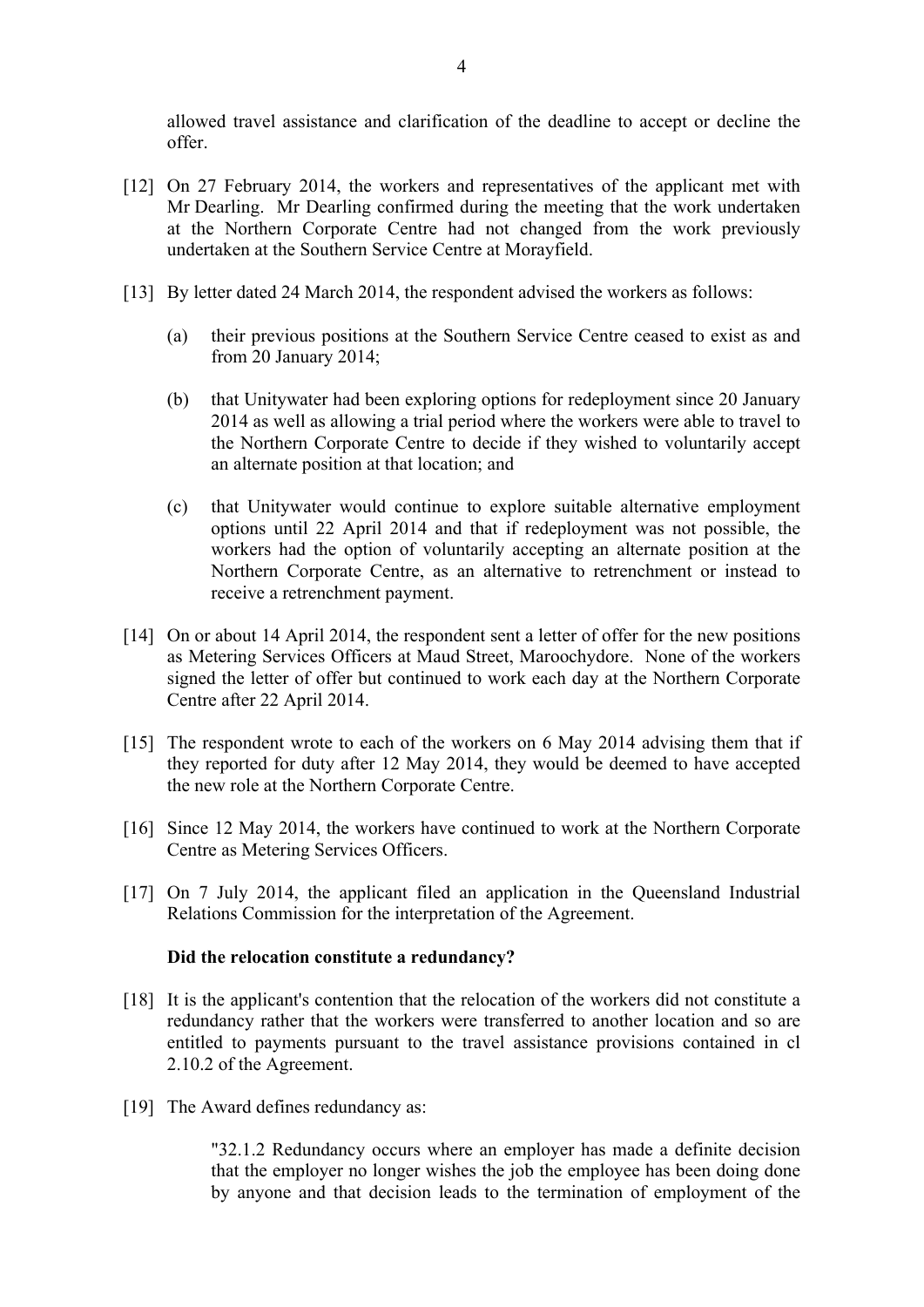employee, except where this is due to the ordinary and customary turnover of labour."

- [20] The definition contained in cl 32.1.2 of the Award is consistent with the definition of redundancy contained in the Termination and Redundancy Model Clause, determined by the 2004 Termination and Redundancy Full Bench of the Australian Industrial Relations Commission in its Supplementary decision.<sup>2</sup>
- [21] Section 6.5.2 of the Agreement defines when a role is redundant as when:
	- "(a) Unitywater's need for the work of that role has diminished considerably or ceased; or
	- (b) The role description is changed to such a degree that the present incumbent does not hold the requisite skills or qualifications to perform the new role and is unable to demonstrate the ability to readily acquire them with support and retraining."
- [22] The respondent submitted that the positions of the three employees at 67 Weier Road, Morayfield were no longer required and that the job that they had been performing at that location would no longer be performed by anyone. As a consequence, that gave rise to a potential redundancy.
- [23] It is the contention of the respondent that the three workers' positions are redundant and have been so since 20 January 2014.
- [24] Having regard to the fact that the Award was previously a Federal Award, it is instructive to refer to some of the Federal authorities which have consider the definition of redundancy.
- [25] In *National Union of Workers and Tontine Fibres (A Division of United Bonded*  Fabrics Pty Ltd)<sup>3</sup>, the Full Bench had to consider whether a decision by United Bonded Fabrics (UBF) to close its Mooroolbark site operations and require NUW members to continue their employment at UBF's Coburg site, in another suburb of Melbourne, approximately 40 kilometres from the Mooroolbark site constituted a redundancy.
- [26] The NUW sought a declaration from Commissioner Eames that each of the Mooroolbark employees was entitled to the redundancy benefits specified in the 2005 Agreement. Tontine argued that, because alternate employment had been offered at its Coburg site, there was no redundancy and no entitlement to redundancy payments under the 2005 Agreement.
- [27] Commissioner Eames concluded:

"The clause talks about 'redundant functions' and again in this case, the functions will not be redundant, but are required to be performed at another

<sup>2</sup> *Redundancy Case Supplementary Decision* [2004] AIRC 564, Appendix A; PR062004 Appendix A.

<sup>3</sup> *National Union of Workers v Tontine Fibres (A Division of United Bonded Fabrics Pty Ltd)* [2007] AIRCFB 1016.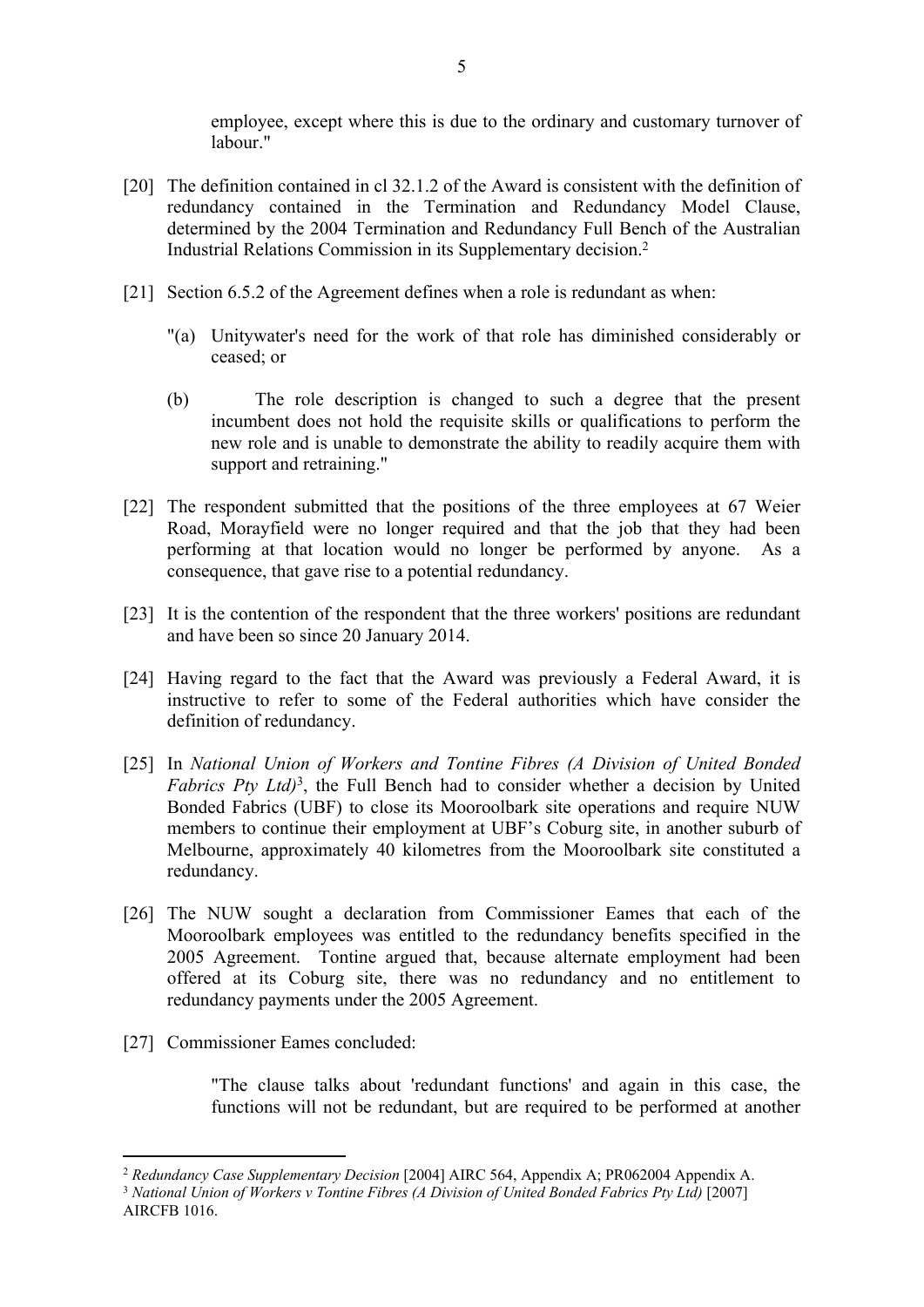site. The employees are not being made redundant, per se, nor are their functions."<sup>4</sup>

- [28] In this case, the appellant took a similar approach arguing that the relocation of the positions to Maroochydore does not give rise to a redundancy situation within the meaning of that term in the Agreement. They contended that there is no change to the tasks or duties required to be performed. Only the location has changed.
- [29] However, the Full Bench in *National Union of Workers v Tontine Fibres* took a different view finding that Commissioner Eames erred in concluding that the functions performed by the Mooroolbark employees were not redundant and that the employees were not being made redundant. The Full Bench wrote:

"But in any event the conclusion is inescapable that UBF had decided that it did not want the Mooroolbark jobs performed by anyone. While UBF argued that the jobs were simply being relocated to the Coburg site, we think that the closure of the Mooroolbark site speaks for itself."<sup>5</sup>

[30] The Full Bench went on to conclude:

"Another consideration is the distance employees will have to travel to work at the Coburg site. The evidence indicates that the increase in the daily travel requirement will be very significant. Employees will be required to travel distances up to 80 kilometres extra per day, adding up to more than an hour and a half to their travelling time, These calculations are based on the most direct route and do not allow for peak hour conditions which might apply on the roads. While some employees will not be disadvantaged in this way, they are quite a small minority. UBF has undertaken to transport employees between the Mooroolbark site and the Coburg site and to pay one hour of travelling time per day. This arrangement is temporary, however, and will cease after 12 months. Employees who take responsibility for their own transport during the first 12 months, and all employees after 12 months, will incur very considerable extra costs."<sup>6</sup>

- [31] In coming to its conclusion, the Full Bench was mindful of the significant distance between the employment locations and the considerable additional travelling time and costs associated with the alternative employment.
- [32] In *Automotive, Food, Metals, Engineering, Printing and Kindred Industries Union and Coates Hire Operations Pty Limited*<sup>7</sup> , Commissioner Richards (as he then was) wrote:

"[86] The approach by the Full Bench in *Re: United Rubber* also appears to have been adopted implicitly, at least, by the Full Bench in *Appeal by NHP* 

<sup>4</sup> *National Union of Workers v Tontine Fibres (A Division of United Bonded Fabrics Pty Ltd)* [2007] AIRC 952 at [72].

<sup>5</sup> *National Union of Workers v Tontine Fibres (A Division of United Bonded Fabrics Pty Ltd)* [2007] AIRCFB 1016 at [17].

<sup>6</sup> Ibid at [27].

<sup>7</sup> *Automotive, Food, Metals, Engineering, Printing and Kindred Industries Union and Coates Hire Operations Pty Limited* [2005] AIRC 945.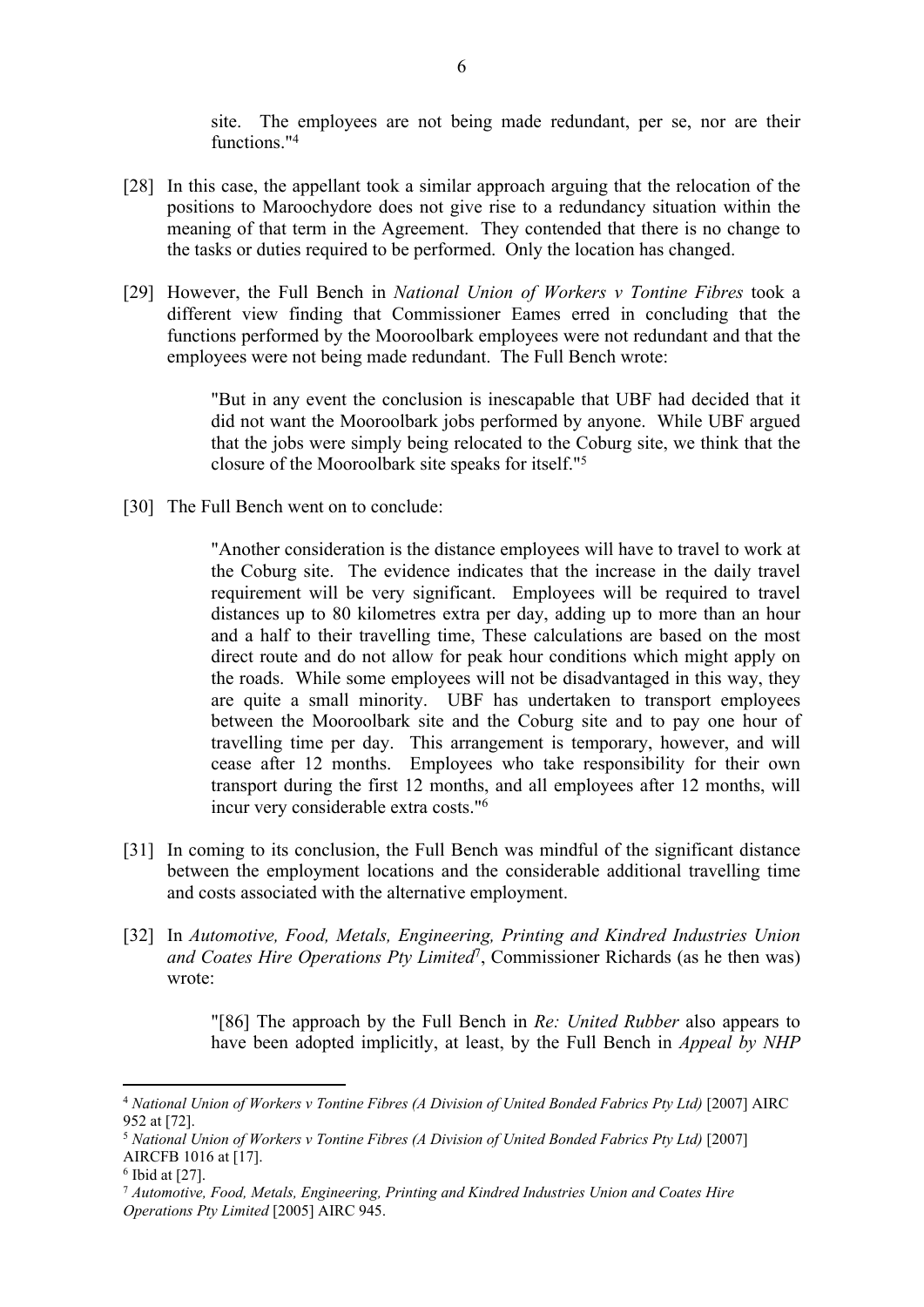*Electrical Engineering Products P/L against decision of Hingley C of 6 December 2004 37 ('Re: NHP').* In the decision, the Full Bench found as follows:

*'We turn to the second ground, failure to apply the proper legal test as to relocation. This relates to the Commissioner's finding that there was an implied term of the contract of employment between Mr Liu and the company that there could be no relocation of the work. That finding is in paragraph [51] of the decision, which reads as follows:*

*"[51] In the instant case of this applicant I think it is reasonable to construe that the contract of employment implied that the job offered at NHP was a position at Richmond Factory and on that basis the applicant accepted it over the Richmond employment entailing subsequent relocation to Bayswater. There was at this time no Laverton facility. Conversely I find that there was at the time no implied term of the contract under which the employer could require transfer to Laverton or another site."*

*The finding appears to have been made at least partially in response to a submission by the company that there was an implied term of the contract that there could be a reasonable relocation insisted upon by the employer. That submission was rejected. Regardless of that rejection the Commissioner's decision was ultimately based on a finding that Mr Liu's refusal to move to Laverton was legally permissible and was reasonable. For this reason even if it were found that there was an implied term of the contract permitting the company to require reasonable relocation, it would be unlikely that the result would have been any different.' [Emphasis added]*

[87] In this instance, the Full Bench in *Re: NHP* also took the view that a finding in relation to the reasonableness or otherwise of the change of the location of the place of the performance of work was the determinative and critical factor, and not whether the relevant contracts of employment did or did not contain an implied term in relation to relocation, and whether that implied term was fundamental or essential to the performance of the contract or not.

[88] It would appear the Full Bench held, as did the Full Bench *in Re: United Rubber*, that it is the judgment as to what is reasonable in the circumstances that it determinative, and this is so because an issue as to the location of the place at which work is performed does not represent a fundamental or essential term of the contract of employment."<sup>8</sup> (Citations omitted)

- [33] In this case, the workers are required to travel a considerable distance from their homes to the new Maroochydore site.
- [34] Two of the workers, Sandra Ingham and William Everson gave evidence by affidavit and were cross examined.

<sup>8</sup> Ibid at [86] to [88].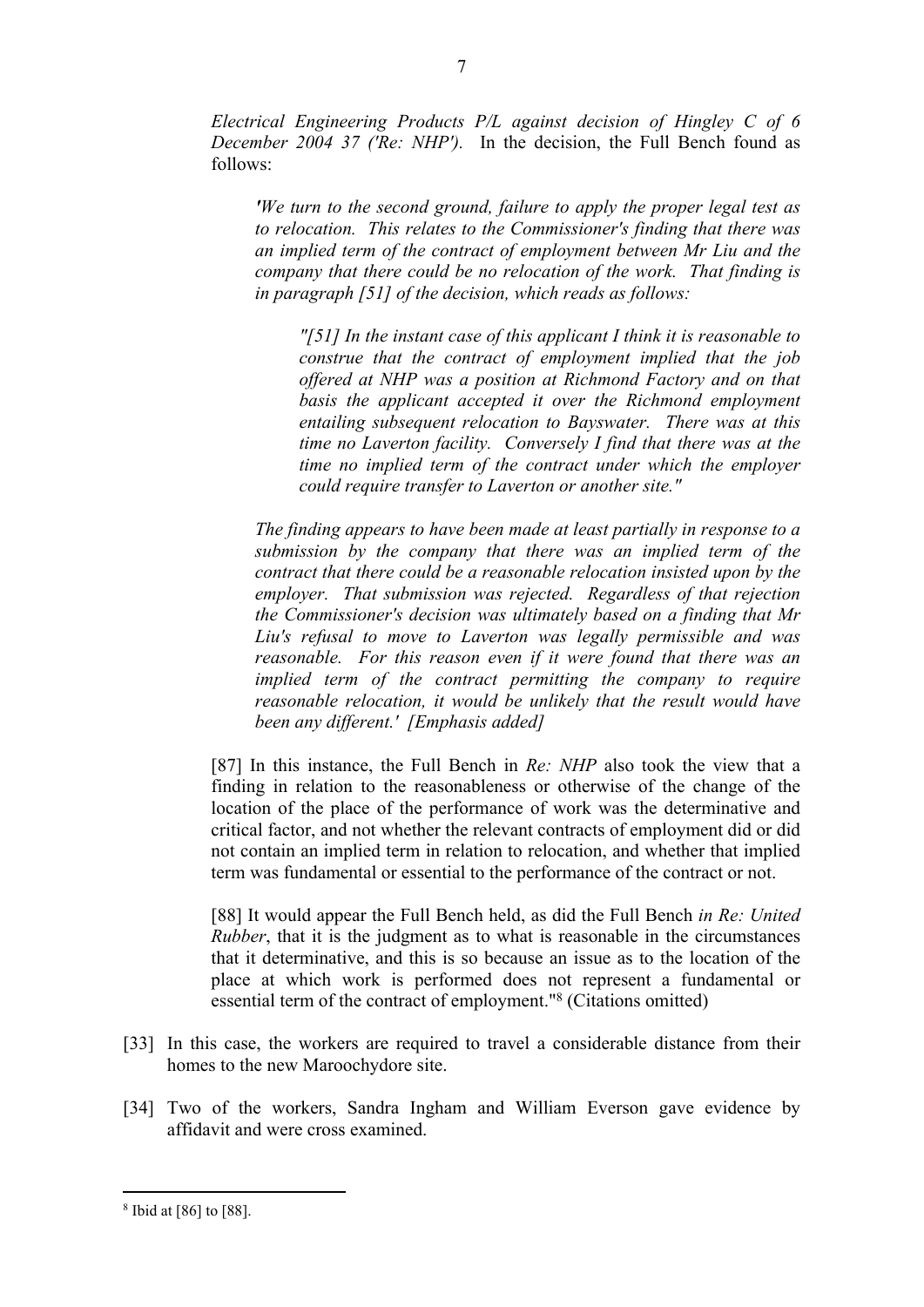- [35] Ms Ingram in her evidence before the Commission accepted that she would be required to travel 2 hours and 25 minutes per day. This would represent an additional 1 hours and 25 minutes of travel per day. In her affidavit of 15 August 2015, Sandra Ingham stated that "The financial setback is the big issue in having to travel to Maud Street, but I am certainly able to continue to do that travel"<sup>9</sup> .
- [36] Mr Everson accepted in cross-examination that he would now be travelling for an extra 1 hour and 46 minutes per day. Whilst Mr Inch did not give evidence, the material before the Commission would suggest that he would be required to travel for an extra 1 hour and 38 minutes per day.
- [37] There is in my view little doubt that the additional distance and travelling time has the potential to affect the family responsibilities of the workers.
- [38] The evidence before the Commission is that the respondent made a definite decision to relocate its metering services from the respondent's Morayfield site to its Northern Corporate Centre at Maud Street, Maroochydore. The undertaking of metering services ceased at Morayfield on 20 January 2014.
- [39] In so doing, the respondent had decided that it no longer wished the job or role that the workers had been doing at Weier Road Morayfield to be performed by anyone.
- [40] The applicant argues that notwithstanding the cessation of the metering services at Morayfield, the relocation of the metering services to Maroochydore and the lack of any change in the duties required to be performed by the workers did not give rise to a redundancy within the meaning given to that term.
- [41] In support of that submission, the Commission was referred to the decision of *Commonwealth Bank of Australia v Finance Sector Union of Australia<sup>10</sup>*, and in particular, the following observation of the Full Court:

"Severance pay is primarily designed to deal with situations in which either the person or the position is redundant in the usual sense of the word and retrenchment follows. Cl42 extends that notion so that if there is a substantial enough change in duties, or if the location of the job is sufficiently changed, then there is, effectively, a constructive redundancy and if retrenchment follows severance pay becomes payable."<sup>11</sup>

[42] The reasoning of the Full Court in the *Commonwealth Bank* decision does not, in my view support the contention of the applicant. The Full Bench was of the view that if the location of the job is sufficiently changed, then there is, effectively, a constructive redundancy. The applicant's submission did not address this point. I accept that the travelling distances required to be undertaken by the workers on a daily basis could not be properly regarded as reasonable. As was observed by the Full Bench in U*nited Rubber v National Union of Storeworkers, Packers, Rubber and Allied Workers<sup>12</sup>*, it is the reasonableness or otherwise of the change of the

<sup>9</sup> Affidavit of Sandra Ingham (Exhibit 1).

<sup>10</sup> *Commonwealth Bank of Australia v Finance Sector Union of Australia* [2002] FCAFC 193.

<sup>11</sup> Ibid at [29].

<sup>12</sup> *United Rubber (Aust) Pty Ltd v National Union of Storeworkers, Packers, Rubber and Allied Workers*  Munro J, MacBean DP, Griffin C, 9 August 1989, Print H9091.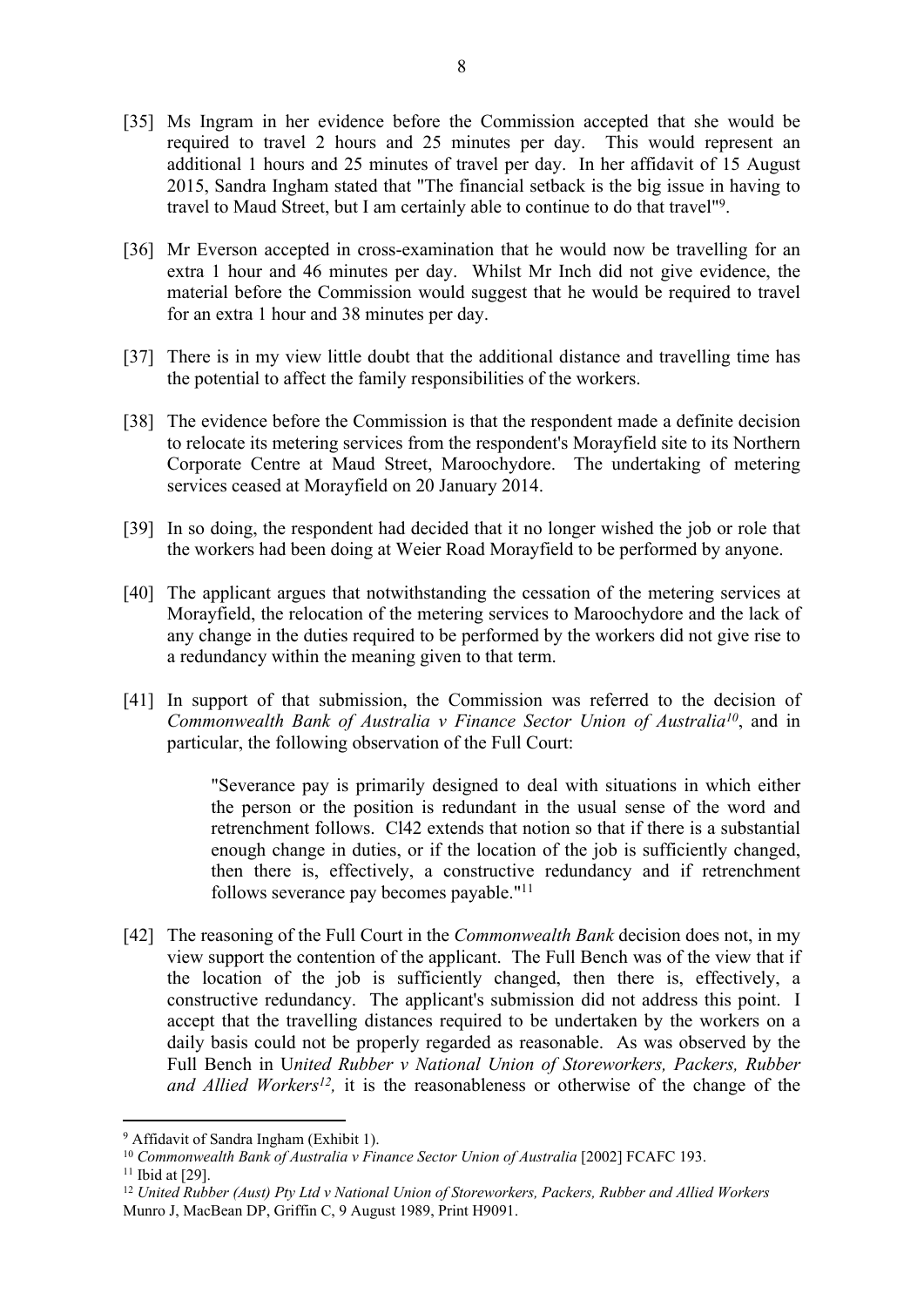location or the place of employment which is the determinative and critical factor in deciding whether there was a redundancy. In determining the question of reasonableness, the Full Bench in *National Union of Workers v Tontine Fibres* concluded that the requirement to travel distances up to 80 kilometres extra per day could not be regarded as reasonable.

- [43] I am of the view that the requirement for the workers to travel distances of between 121 kilometres and 183 kilometres per day involving daily travelling times of approximately 1 hour and 38 minutes up to 2 hours and 25 minutes could not be regarded as reasonable. That fact, coupled with the cessation of metering services at Morayfield, brought about a redundancy.
- [44] It follows therefore in light of the finding the metering positions ceased to exist at Weier Road, Morayfield the respondent was, prior to any retrenchment, entitled to explore options for redeployment under cl 6.5.4 of the Agreement.

#### **Have the employees been transferred?**

- [45] Having concluded that the positions were made redundant, it is not strictly necessary for me to consider the application or otherwise of cl 2.10 of the Agreement. However, should I be wrong in finding a redundancy and for completeness, I will nevertheless briefly do so.
- [46] Clause 2.10.2 of the Agreement relevantly provides:

"Employees may be transferred to a new designated work location provided that such transfers may only occur where an employee can reasonably travel to and from home on a daily basis to the new work location, and this does not cause undue hardship to the employee.

…

Where Unitywater makes a definite decision to permanently transfer and employee to a new designated, discussion must take place in accordance with Clause 6.4 Workplace Change Notification of this Agreement. The employee and the relevant Union/s will be given a minimum of four (4) weeks' notice of a substantive change to the employees *(sic)* work location as a result of a permanent transfer, unless a lesser period is mutually agreed between Unitywater, the employee and the relevant Union/s. Wherever possible as much notice as practical in excess of four (4) weeks will be given. The notice period will take effect at the conclusion of the consultation process with affected staff.

Where the additional travel distance between home and the new work location is five (5) km or greater than the travel time between home and the former work location, the employee's Manager will decide, in consultation with the employee, if the employee will travel between home and work during the employee's normal start and finish times.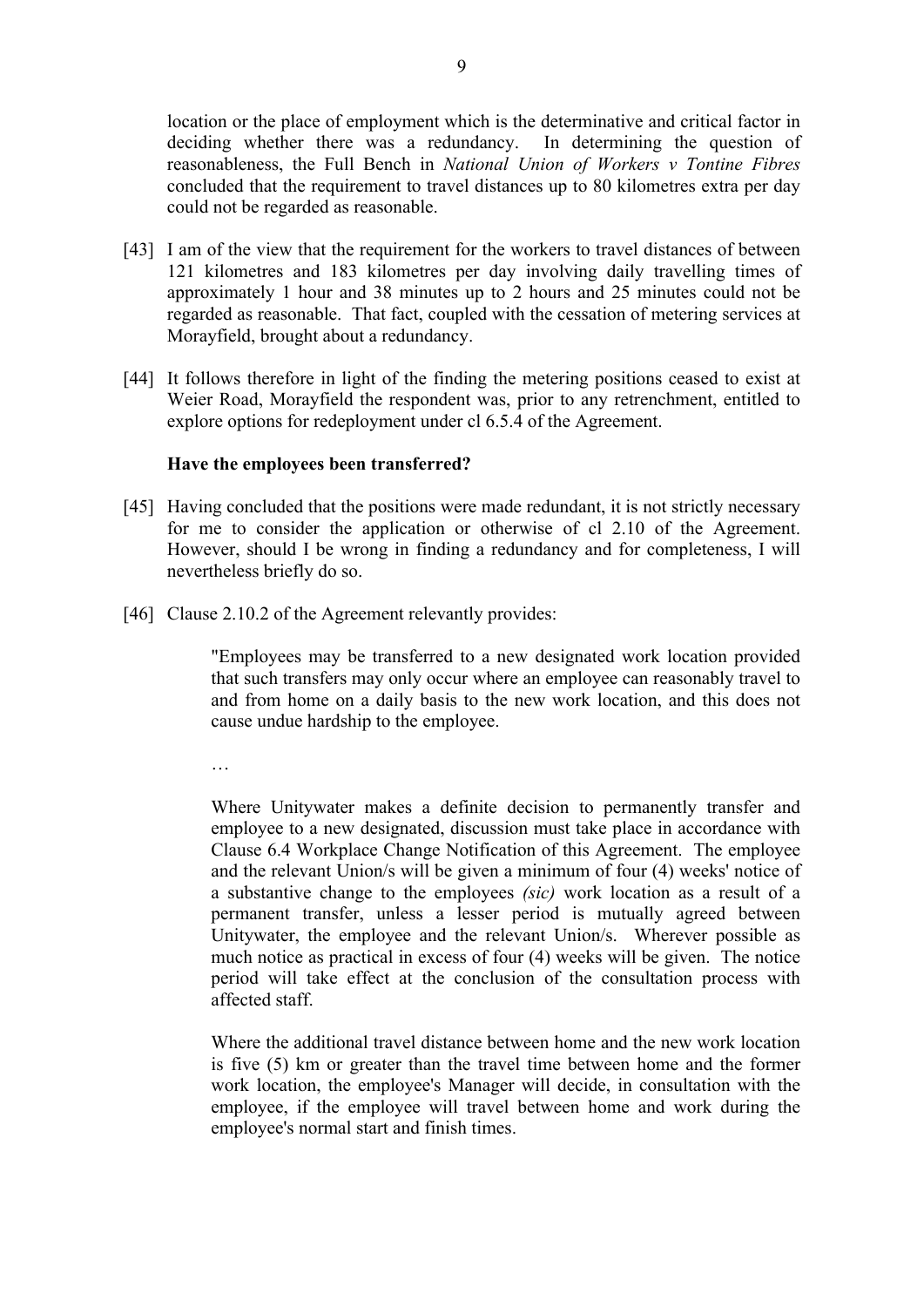If the Manager decides that the employee will travel outside the employee's normal start and finish times, the employee will be paid actual travel time at single time at the employee's ordinary base rate for up to 30 minutes each way.

Where the employee is not provided with a Unitywater vehicle and travels to the new work location in the employee's private vehicle, the employee will be paid kilometres travelled in accordance with ATO rates for the extra travel distance which is five (5) km or greater (each way) than the travel between the former work location and home."

- [47] Clause 2.10.2 confers a right on the respondent to transfer an employee to a new designated work location. However, it may only do so in circumstances where an employee can reasonably travel to and from home on a daily basis to the new work location and does not cause undue hardship to an employee.
- [48] I accept the submission of the respondent that they are under no obligation to transfer an employee. I further accept that the transfer of an employee to a new designated work location can only be effected where an employee can reasonably travel to and from home on a daily basis and it does not cause undue hardship.
- [49] The applicant submits that the workers have been commuting to the Maroochydore worksite since January 2014 and none of them have given notice that they do not wish to travel or that they are being subjected to undue hardship.
- [50] However, adopting the reasoning in *Automotive, Food, Metals, Engineering, Printing and Kindred Industries Union and Coates Hire Operations Pty Limited,* I accept the proposition that the respondent does not have a unilateral right to transfer an employee to a new work location.
- [51] For the reasons outlined above, and on the evidence before the Commission, I conclude that an employee could not reasonably travel to and from home on a daily basis to the new work location, and that a transfer would cause undue hardship to the employee.
- [52] In any event, there is no evidence before the Commission to support a conclusion that that the respondent has made a definite decision to permanently transfer the workers to a new designated work location. Indeed, the evidence is the contrary. In re-examination, Mr Dealing was asked:

"And what was your communication in relation to the fact that the team may be relocated? Did you canvass that at all? --- We canvassed a range of options that would be available to them if they wished to remain employed at Unity Water.

But in relation to whether or not they were being transferred, was anything said to them about that? --- Yes, I was very clear with them that they were not being transferred and that they would have a range of options including one accepting a new role at the new location or a few other options as well as a part of that.

Okay. And you ---? --- Including redundancy, sorry.